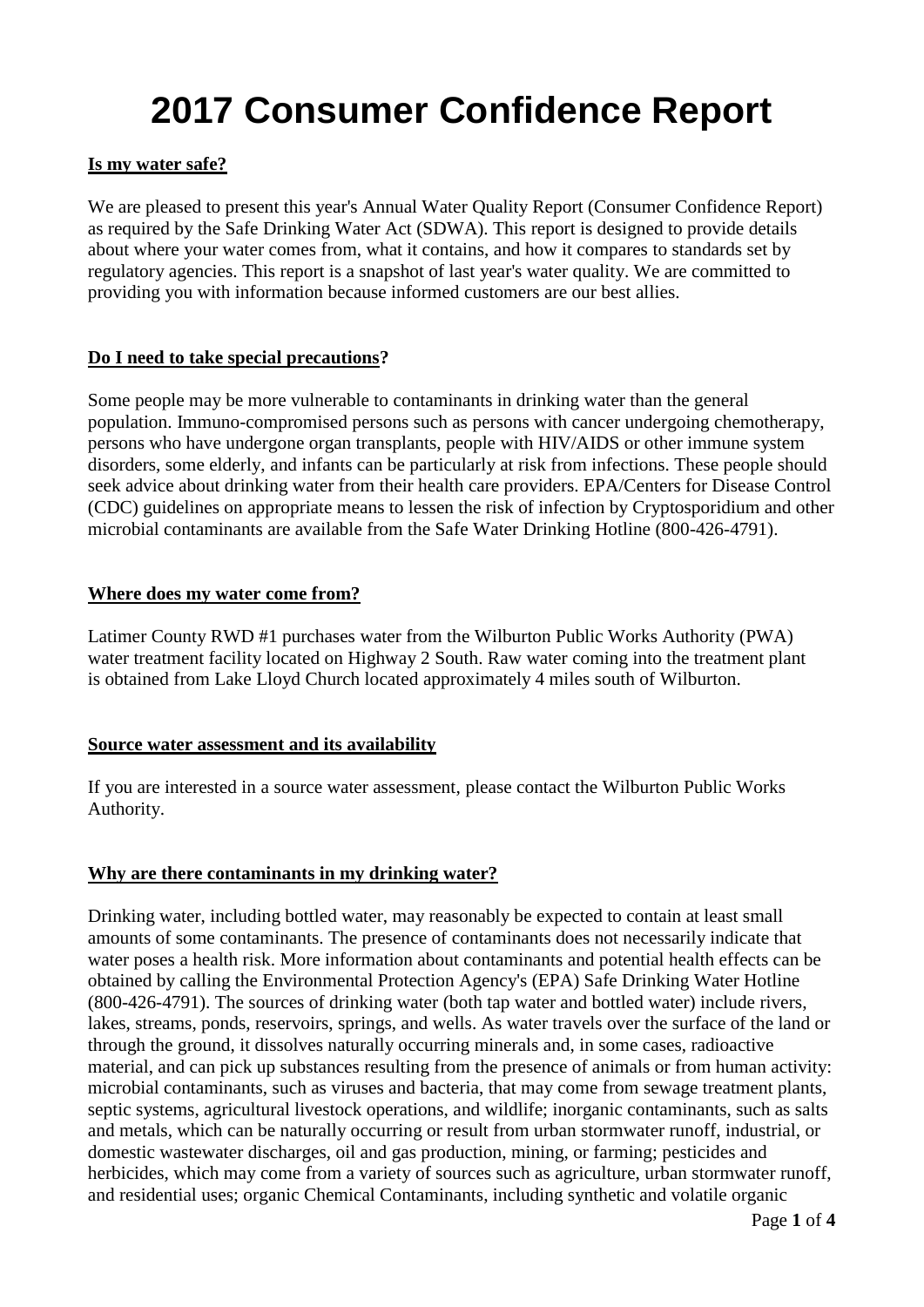chemicals, which are by-products of industrial processes and petroleum production, and can also come from gas stations, urban stormwater runoff, and septic systems; and radioactive contaminants, which can be naturally occurring or be the result of oil and gas production and mining activities. In order to ensure that tap water is safe to drink, EPA prescribes regulations that limit the amount of certain contaminants in water provided by public water systems. Food and Drug Administration (FDA) regulations establish limits for contaminants in bottled water which must provide the same protection for public health.

# **How can I get involved?**

You can become involved by attending the monthly board meeting of Latimer County RWD #! on the second Tuesday of each month. Meetings are held at our offices located at 100 W. Main. You can also attend meetings of the Wilburton Public Works authority. You will need to contact Wilburton City Hall to obtain information on when those meetings are held.

# **Source Water Protection Tips**

Protection of drinking water is everyone's responsibility. You can help protect your community's drinking water source in several ways:

- Eliminate excess use of lawn and garden fertilizers and pesticides they contain hazardous chemicals that can reach your drinking water source.
- Pick up after your pets.
- If you have your own septic system, properly maintain your system to reduce leaching to water sources or consider connecting to a public water system.
- Dispose of chemicals properly; take used motor oil to a recycling center.
- Volunteer in your community. Find a watershed or wellhead protection organization in your community and volunteer to help. If there are no active groups, consider starting one. Use EPA's Adopt Your Watershed to locate groups in your community, or visit the Watershed Information Network's How to Start a Watershed Team.
- Organize a storm drain stenciling project with your local government or water supplier. Stencil a message next to the street drain reminding people "Dump No Waste - Drains to River" or "Protect Your Water." Produce and distribute a flyer for households to remind residents that storm drains dump directly into your local water body.

# **Additional Information for Lead**

If present, elevated levels of lead can cause serious health problems, especially for pregnant women and young children. Lead in drinking water is primarily from materials and components associated with service lines and home plumbing. Latimer County Rural Water District No. 1 is responsible for providing high quality drinking water, but cannot control the variety of materials used in plumbing components. When your water has been sitting for several hours, you can minimize the potential for lead exposure by flushing your tap for 30 seconds to 2 minutes before using water for drinking or cooking. If you are concerned about lead in your water, you may wish to have your water tested. Information on lead in drinking water, testing methods, and steps you can take to minimize exposure is available from the Safe Drinking Water Hotline or at http://www.epa.gov/safewater/lead.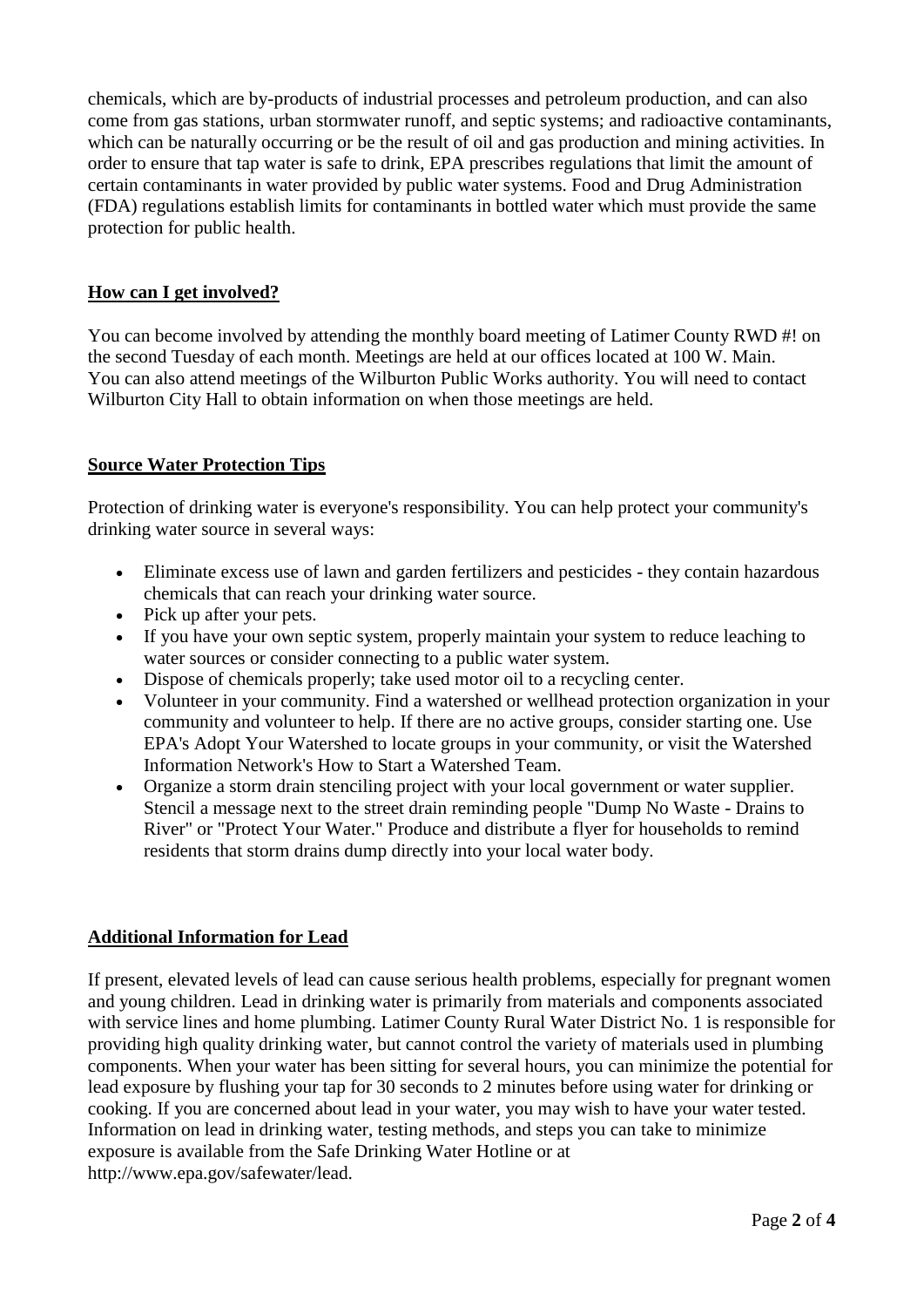# **Water Quality Data Table**

In order to ensure that tap water is safe to drink, EPA prescribes regulations which limit the amount of contaminants in water provided by public water systems. The table below lists all of the drinking water contaminants that we detected during the calendar year of this report. Although many more contaminants were tested, only those substances listed below were found in your water. All sources of drinking water contain some naturally occurring contaminants. At low levels, these substances are generally not harmful in our drinking water. Removing all contaminants would be extremely expensive, and in most cases, would not provide increased protection of public health. A few naturally occurring minerals may actually improve the taste of drinking water and have nutritional value at low levels. Unless otherwise noted, the data presented in this table is from testing done in the calendar year of the report. The EPA or the State requires us to monitor for certain contaminants less than once per year because the concentrations of these contaminants do not vary significantly from year to year, or the system is not considered vulnerable to this type of contamination. As such, some of our data, though representative, may be more than one year old. In this table you will find terms and abbreviations that might not be familiar to you. To help you better understand these terms, we have provided the definitions below the table.

|                                                                                                                   | <b>MCLG</b>             |     |               | MCL, Detect In        | Range     |                                     |                       |                  |                                                                |
|-------------------------------------------------------------------------------------------------------------------|-------------------------|-----|---------------|-----------------------|-----------|-------------------------------------|-----------------------|------------------|----------------------------------------------------------------|
| <b>Contaminants</b>                                                                                               | or<br><b>MRDLG MRDL</b> |     | TT, or        | Your<br>Water         |           | Low High                            | <b>Sample</b><br>Date | <b>Violation</b> | <b>Typical Source</b>                                          |
| <b>Disinfectants &amp; Disinfection By-Products</b>                                                               |                         |     |               |                       |           |                                     |                       |                  |                                                                |
| (There is convincing evidence that addition of a disinfectant is necessary for control of microbial contaminants) |                         |     |               |                       |           |                                     |                       |                  |                                                                |
| Chlorine (as Cl2) (ppm)                                                                                           | 4                       |     | 4             | .8                    | $\cdot$ 7 | $\cdot$ <sup>8</sup>                | 2017                  | No               | Water additive used to<br>control microbes                     |
| Haloacetic Acids (HAA5)<br>(ppb)                                                                                  | <b>NA</b>               |     | 60            | 27                    | 26.5      | 27                                  | 2017                  | N <sub>o</sub>   | By-product of drinking<br>water chlorination                   |
| <b>TTHMs</b> [Total<br>Trihalomethanes] (ppb)                                                                     | <b>NA</b>               |     | 80            | 80                    | 79.8      | 80                                  | 2017                  | N <sub>o</sub>   | By-product of drinking<br>water disinfection                   |
| <b>Contaminants</b>                                                                                               | MCLG AL                 |     | Your<br>Water | <b>Sample</b><br>Date |           | # Samples<br><b>Exceeding</b><br>AL | <b>Exceeds</b><br>AL  |                  | <b>Typical Source</b>                                          |
| <b>Inorganic Contaminants</b>                                                                                     |                         |     |               |                       |           |                                     |                       |                  |                                                                |
| Copper - action level at<br>consumer taps (ppm)                                                                   | 1.3                     | 1.3 | .018          | 2017                  |           | $\theta$                            | N <sub>o</sub>        | deposits         | Corrosion of household plumbing<br>systems; Erosion of natural |

| <b>Unit Descriptions</b> |                                                             |  |  |  |  |
|--------------------------|-------------------------------------------------------------|--|--|--|--|
| <b>Term</b>              | <b>Definition</b>                                           |  |  |  |  |
| ppm                      | ppm: parts per million, or milligrams per liter $(mg/L)$    |  |  |  |  |
| ppb                      | ppb: parts per billion, or micrograms per liter $(\mu g/L)$ |  |  |  |  |
| <b>NA</b>                | NA: not applicable                                          |  |  |  |  |
| <b>ND</b>                | ND: Not detected                                            |  |  |  |  |
| <b>NR</b>                | NR: Monitoring not required, but recommended.               |  |  |  |  |